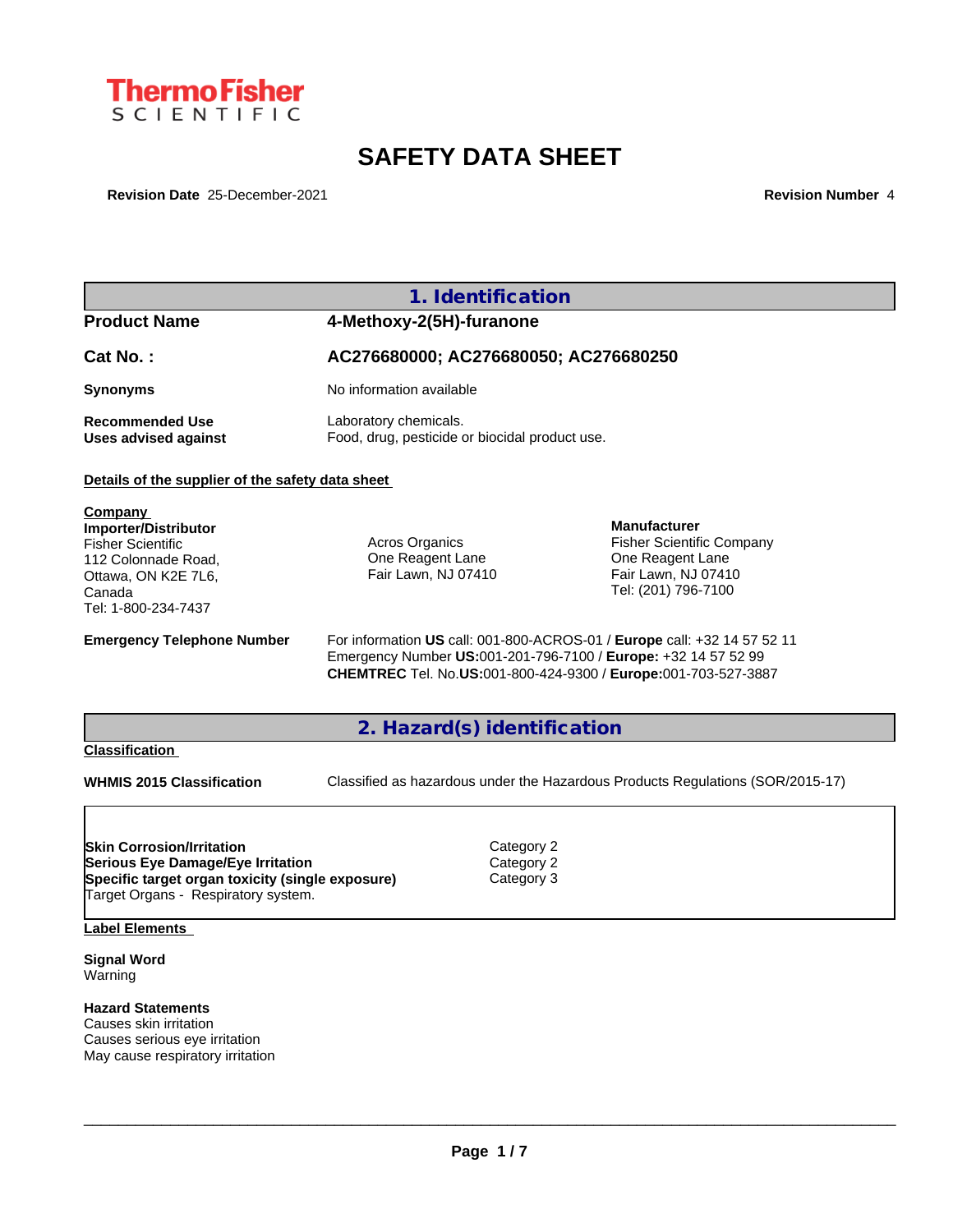

#### **Precautionary Statements Prevention**

Avoid breathing dust/fume/gas/mist/vapors/spray Wash face, hands and any exposed skin thoroughly after handling

Use only outdoors or in a well-ventilated area

Wear protective gloves/protective clothing/eye protection/face protection

### **Response**

IF ON SKIN: Wash with plenty of soap and water IF INHALED: Remove person to fresh air and keep comfortable for breathing IF IN EYES: Rinse cautiously with water for several minutes. Remove contact lenses, if present and easy to do. Continue rinsing Call a POISON CENTER/ doctor if you feel unwell Take off contaminated clothing **Storage** Store in a well-ventilated place. Keep container tightly closed Store locked up **Disposal**

 $\_$  ,  $\_$  ,  $\_$  ,  $\_$  ,  $\_$  ,  $\_$  ,  $\_$  ,  $\_$  ,  $\_$  ,  $\_$  ,  $\_$  ,  $\_$  ,  $\_$  ,  $\_$  ,  $\_$  ,  $\_$  ,  $\_$  ,  $\_$  ,  $\_$  ,  $\_$  ,  $\_$  ,  $\_$  ,  $\_$  ,  $\_$  ,  $\_$  ,  $\_$  ,  $\_$  ,  $\_$  ,  $\_$  ,  $\_$  ,  $\_$  ,  $\_$  ,  $\_$  ,  $\_$  ,  $\_$  ,  $\_$  ,  $\_$  ,

Dispose of contents/container to an approved waste disposal plant

### **3. Composition/Information on Ingredients**

| <b>Component</b>                                             |                                                                                                                                                                                          | <b>CAS-No</b>             | Weight % |  |
|--------------------------------------------------------------|------------------------------------------------------------------------------------------------------------------------------------------------------------------------------------------|---------------------------|----------|--|
| 2(5H) - Furanone, 4- methoxy-                                |                                                                                                                                                                                          | 69556-70-3                | >95      |  |
|                                                              |                                                                                                                                                                                          | 4. First-aid measures     |          |  |
|                                                              |                                                                                                                                                                                          |                           |          |  |
| <b>Eye Contact</b>                                           | Immediate medical attention is required. Rinse immediately with plenty of water, also under<br>the eyelids, for at least 15 minutes.                                                     |                           |          |  |
| <b>Skin Contact</b>                                          | Wash off immediately with soap and plenty of water while removing all contaminated<br>clothes and shoes. Get medical attention. Take off contaminated clothing and shoes<br>immediately. |                           |          |  |
| <b>Inhalation</b>                                            | Remove from exposure, lie down. Remove to fresh air. If not breathing, give artificial<br>respiration. Immediate medical attention is required.                                          |                           |          |  |
| Ingestion                                                    | Never give anything by mouth to an unconscious person. Drink plenty of water. Call a<br>physician immediately. If possible drink milk afterwards.                                        |                           |          |  |
| Most important symptoms/effects<br><b>Notes to Physician</b> | No information available.<br>Treat symptomatically                                                                                                                                       |                           |          |  |
|                                                              |                                                                                                                                                                                          | 5. Fire-fighting measures |          |  |

| <b>Suitable Extinguishing Media</b> | Use extinguishing measures that are appropriate to local circumstances and the<br>surrounding environment. |
|-------------------------------------|------------------------------------------------------------------------------------------------------------|
| Unsuitable Extinguishing Media      | No information available                                                                                   |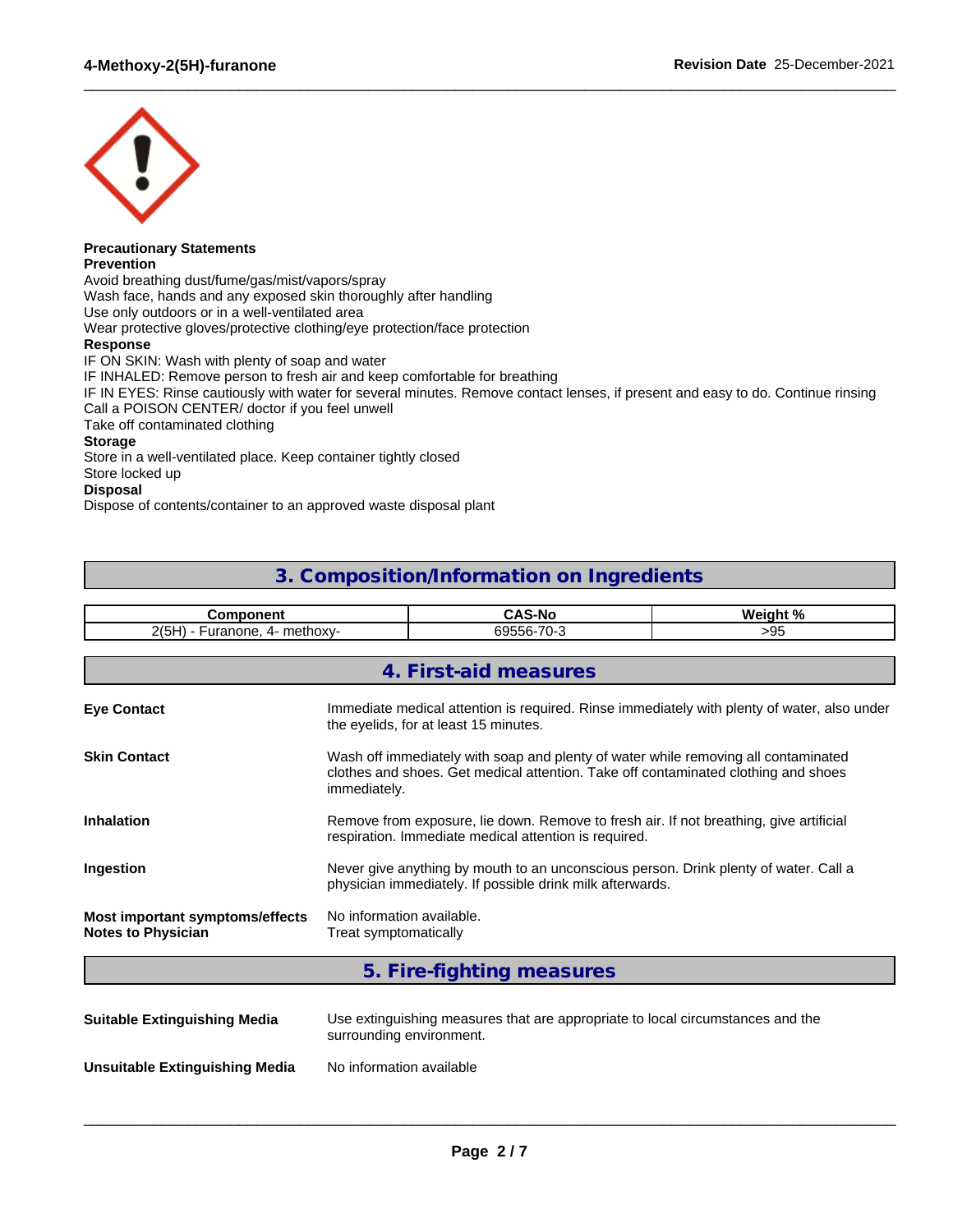| <b>Flash Point</b><br>Method -                                                                      | No information available<br>No information available |
|-----------------------------------------------------------------------------------------------------|------------------------------------------------------|
| <b>Autoignition Temperature</b><br><b>Explosion Limits</b>                                          | No information available                             |
| <b>Upper</b>                                                                                        | No data available                                    |
| Lower                                                                                               | No data available                                    |
| Sensitivity to Mechanical Impact No information available<br><b>Sensitivity to Static Discharge</b> | No information available                             |

### **Specific Hazards Arising from the Chemical**

Keep product and empty container away from heat and sources of ignition.

### **Hazardous Combustion Products**

Thermal decomposition can lead to release of irritating gases and vapors.

### **Protective Equipment and Precautions for Firefighters**

As in any fire, wear self-contained breathing apparatus pressure-demand, MSHA/NIOSH (approved or equivalent) and full protective gear. Thermal decomposition can lead to release of irritating gases and vapors.

 $\_$  ,  $\_$  ,  $\_$  ,  $\_$  ,  $\_$  ,  $\_$  ,  $\_$  ,  $\_$  ,  $\_$  ,  $\_$  ,  $\_$  ,  $\_$  ,  $\_$  ,  $\_$  ,  $\_$  ,  $\_$  ,  $\_$  ,  $\_$  ,  $\_$  ,  $\_$  ,  $\_$  ,  $\_$  ,  $\_$  ,  $\_$  ,  $\_$  ,  $\_$  ,  $\_$  ,  $\_$  ,  $\_$  ,  $\_$  ,  $\_$  ,  $\_$  ,  $\_$  ,  $\_$  ,  $\_$  ,  $\_$  ,  $\_$  ,

| <b>NFPA</b><br><b>Health</b>                                    | <b>Flammability</b>                                   | <b>Instability</b>                                                          | <b>Physical hazards</b><br>N/A |
|-----------------------------------------------------------------|-------------------------------------------------------|-----------------------------------------------------------------------------|--------------------------------|
|                                                                 | 6. Accidental release measures                        |                                                                             |                                |
| <b>Personal Precautions</b><br><b>Environmental Precautions</b> | See Section 12 for additional Ecological Information. | Ensure adequate ventilation. Use personal protective equipment as required. |                                |

**Methods for Containment and Clean** Sweep up and shovel into suitable containers for disposal. **Up**

|                            | 7. Handling and storage                                                                                                                                                                                                                                                                                                                                                                          |
|----------------------------|--------------------------------------------------------------------------------------------------------------------------------------------------------------------------------------------------------------------------------------------------------------------------------------------------------------------------------------------------------------------------------------------------|
| <b>Handling</b>            | Avoid contact with skin and eyes. Avoid contact with skin and clothing. Remove and wash<br>contaminated clothing and gloves, including the inside, before re-use. Avoid breathing<br>vapors or mists. Do not ingest. If swallowed then seek immediate medical assistance.<br>Handle product only in closed system or provide appropriate exhaust ventilation. Wash<br>thoroughly after handling. |
| Storage.                   | Keep in a dry, cool and well-ventilated place. Keep container tightly closed. Incompatible<br>Materials. Oxidizing agent.                                                                                                                                                                                                                                                                        |
|                            | 8. Exposure controls / personal protection                                                                                                                                                                                                                                                                                                                                                       |
| <b>Exposure Guidelines</b> | This product does not contain any hazardous materials with occupational exposure<br>limitsestablished by the region specific regulatory bodies.                                                                                                                                                                                                                                                  |

### **Engineering Measures**

Ventilation systems. Ensure that eyewash stations and safety showers are close to the workstation location. Wherever possible, engineering control measures such as the isolation or enclosure of the process, the introduction of process or equipment changes to minimise release or contact, and the use of properly designed ventilation systems, should be adopted to control hazardous materials at source

### **Personal protective equipment**

**Eye Protection**<br> **Example 20 Hand Protection**<br> **Protection** 

**Protective gloves**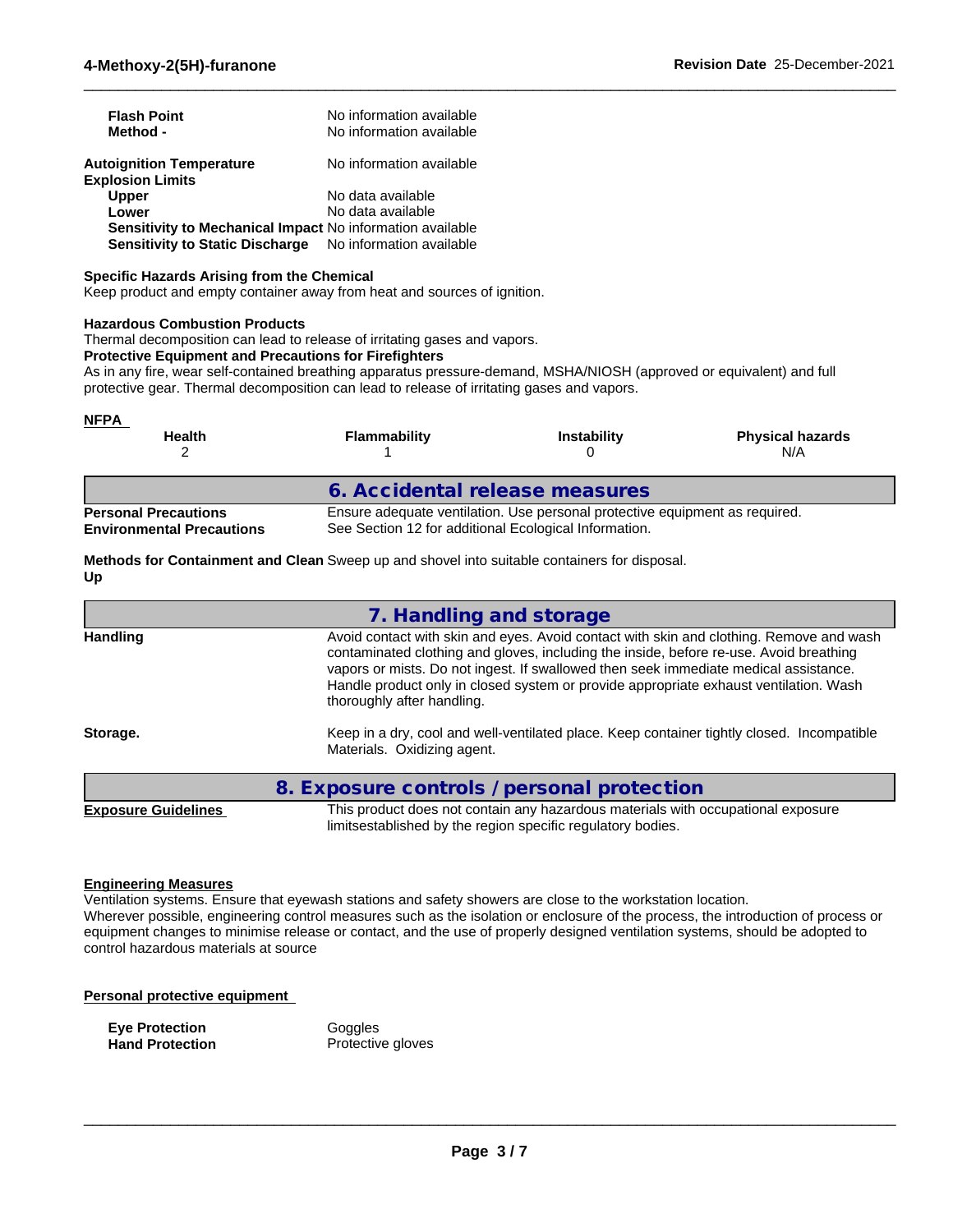| <b>Glove material</b> | <b>Breakthrough time</b> | <b>Glove thickness</b> | <b>Glove comments</b>  |
|-----------------------|--------------------------|------------------------|------------------------|
| Nitrile rubber        | See manufacturers        |                        | Splash protection only |
| Neoprene              | recommendations          |                        |                        |
| Natural rubber        |                          |                        |                        |
| <b>PVC</b>            |                          |                        |                        |

 $\_$  ,  $\_$  ,  $\_$  ,  $\_$  ,  $\_$  ,  $\_$  ,  $\_$  ,  $\_$  ,  $\_$  ,  $\_$  ,  $\_$  ,  $\_$  ,  $\_$  ,  $\_$  ,  $\_$  ,  $\_$  ,  $\_$  ,  $\_$  ,  $\_$  ,  $\_$  ,  $\_$  ,  $\_$  ,  $\_$  ,  $\_$  ,  $\_$  ,  $\_$  ,  $\_$  ,  $\_$  ,  $\_$  ,  $\_$  ,  $\_$  ,  $\_$  ,  $\_$  ,  $\_$  ,  $\_$  ,  $\_$  ,  $\_$  ,

Inspect gloves before use. observe the instructions regarding permeability and breakthrough time which are provided by the supplier of the gloves. (Refer to manufacturer/supplier for information) gloves are suitable for the task: Chemical compatability, Dexterity, Operational conditions, User susceptibility, e.g. sensitisation effects, also take into consideration the specific local conditions under which the product is used, such as the danger of cuts, abrasion. gloves with care avoiding skin contamination.

### **Respiratory Protection**

No protective equipment is needed under normal use conditions.

### **Environmental exposure controls**

No information available.

### **Hygiene Measures**

Handle in accordance with good industrial hygiene and safety practice. Keep away from food, drink and animal feeding stuffs. Do not eat, drink or smoke when using this product. Remove and wash contaminated clothing and gloves, including the inside, before re-use. Wash hands before breaks and after work.

|                                               | 9. Physical and chemical properties          |
|-----------------------------------------------|----------------------------------------------|
| <b>Physical State</b>                         | Solid                                        |
| Appearance                                    | Light yellow                                 |
| Odor                                          | Stench                                       |
| <b>Odor Threshold</b>                         | No information available                     |
| рH                                            | 7 200 g/l ag.sol                             |
| <b>Melting Point/Range</b>                    | 60 - 65 °C / 140 - 149 °F                    |
| <b>Boiling Point/Range</b>                    | 130 - 131 °C / 266 - 267.8 °F @ 18 mbar      |
| <b>Flash Point</b>                            | No information available                     |
| <b>Evaporation Rate</b>                       | Not applicable                               |
| <b>Flammability (solid,gas)</b>               | No information available                     |
| <b>Flammability or explosive limits</b>       |                                              |
| <b>Upper</b>                                  | No data available                            |
| Lower                                         | No data available                            |
| <b>Vapor Pressure</b>                         | No information available                     |
| <b>Vapor Density</b>                          | Not applicable                               |
| <b>Specific Gravity</b>                       | No information available                     |
| <b>Solubility</b>                             | No information available                     |
| <b>Partition coefficient; n-octanol/water</b> | No data available                            |
| <b>Autoignition Temperature</b>               | No information available                     |
| <b>Decomposition Temperature</b>              | No information available                     |
| <b>Viscosity</b>                              | Not applicable                               |
| <b>Molecular Formula</b>                      | C <sub>5</sub> H <sub>6</sub> O <sub>3</sub> |
| <b>Molecular Weight</b>                       | 114.1                                        |

### **10. Stability and reactivity**

| <b>Reactive Hazard</b>     | None known, based on information available |
|----------------------------|--------------------------------------------|
| <b>Stability</b>           | Stable under normal conditions.            |
| <b>Conditions to Avoid</b> | Incompatible products.                     |
| Incompatible Materials     | Oxidizing agent                            |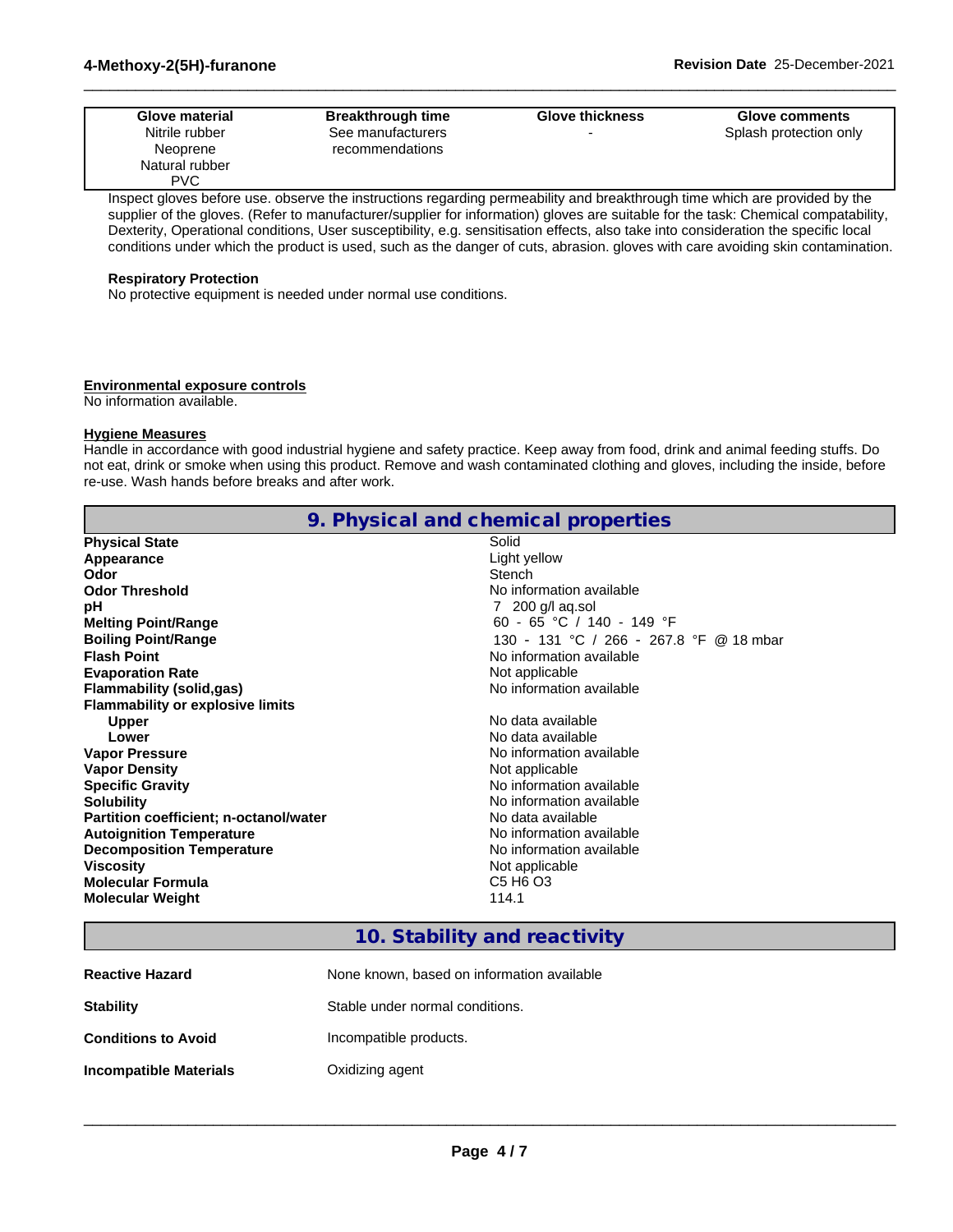**Hazardous Decomposition Products** Thermal decomposition can lead to release of irritating gases and vapors

**Hazardous Polymerization** Hazardous polymerization does not occur.

Hazardous Reactions **None under normal processing**.

| 11. Toxicological information |  |
|-------------------------------|--|
|-------------------------------|--|

 $\_$  ,  $\_$  ,  $\_$  ,  $\_$  ,  $\_$  ,  $\_$  ,  $\_$  ,  $\_$  ,  $\_$  ,  $\_$  ,  $\_$  ,  $\_$  ,  $\_$  ,  $\_$  ,  $\_$  ,  $\_$  ,  $\_$  ,  $\_$  ,  $\_$  ,  $\_$  ,  $\_$  ,  $\_$  ,  $\_$  ,  $\_$  ,  $\_$  ,  $\_$  ,  $\_$  ,  $\_$  ,  $\_$  ,  $\_$  ,  $\_$  ,  $\_$  ,  $\_$  ,  $\_$  ,  $\_$  ,  $\_$  ,  $\_$  ,

### **Acute Toxicity**

| <b>Product Information</b><br><b>Component Information</b> | No acute toxicity information is available for this product                                |
|------------------------------------------------------------|--------------------------------------------------------------------------------------------|
| <b>Toxicologically Synergistic</b><br><b>Products</b>      | No information available                                                                   |
|                                                            | Delayed and immediate effects as well as chronic effects from short and long-term exposure |
| <b>Irritation</b>                                          | No information available                                                                   |

**Sensitization** No information available

**Carcinogenicity** The table below indicateswhether each agency has listed any ingredient as a carcinogen.

| Component                                                 | <b>CAS-No</b> | <b>IARC</b>                                                                                                                                                                                                               | <b>NTP</b>                                                                                                                                                                                                                                                            | <b>ACGIH</b> | <b>OSHA</b> | <b>Mexico</b> |  |
|-----------------------------------------------------------|---------------|---------------------------------------------------------------------------------------------------------------------------------------------------------------------------------------------------------------------------|-----------------------------------------------------------------------------------------------------------------------------------------------------------------------------------------------------------------------------------------------------------------------|--------------|-------------|---------------|--|
| 2(5H) - Furanone, 4-<br>methoxy-                          | 69556-70-3    | Not listed                                                                                                                                                                                                                | Not listed                                                                                                                                                                                                                                                            | Not listed   | Not listed  | Not listed    |  |
| <b>Mutagenic Effects</b>                                  |               | No information available                                                                                                                                                                                                  |                                                                                                                                                                                                                                                                       |              |             |               |  |
| <b>Reproductive Effects</b>                               |               | No information available.                                                                                                                                                                                                 |                                                                                                                                                                                                                                                                       |              |             |               |  |
| <b>Developmental Effects</b>                              |               | No information available.                                                                                                                                                                                                 |                                                                                                                                                                                                                                                                       |              |             |               |  |
| <b>Teratogenicity</b>                                     |               | No information available.                                                                                                                                                                                                 |                                                                                                                                                                                                                                                                       |              |             |               |  |
| <b>STOT - single exposure</b><br>STOT - repeated exposure |               | Respiratory system<br>None known<br>No information available<br>Symptoms / effects, both acute and No information available<br>No information available<br>The toxicological properties have not been fully investigated. |                                                                                                                                                                                                                                                                       |              |             |               |  |
| <b>Aspiration hazard</b>                                  |               |                                                                                                                                                                                                                           |                                                                                                                                                                                                                                                                       |              |             |               |  |
| delayed                                                   |               |                                                                                                                                                                                                                           |                                                                                                                                                                                                                                                                       |              |             |               |  |
| <b>Endocrine Disruptor Information</b>                    |               |                                                                                                                                                                                                                           |                                                                                                                                                                                                                                                                       |              |             |               |  |
| <b>Other Adverse Effects</b>                              |               |                                                                                                                                                                                                                           |                                                                                                                                                                                                                                                                       |              |             |               |  |
|                                                           |               |                                                                                                                                                                                                                           | 12. Ecological information                                                                                                                                                                                                                                            |              |             |               |  |
| <b>Ecotoxicity</b><br>Do not empty into drains.           |               |                                                                                                                                                                                                                           |                                                                                                                                                                                                                                                                       |              |             |               |  |
| <b>Persistence and Degradability</b>                      |               | Soluble in water Persistence is unlikely based on information available.                                                                                                                                                  |                                                                                                                                                                                                                                                                       |              |             |               |  |
| <b>Bioaccumulation/ Accumulation</b>                      |               | No information available.                                                                                                                                                                                                 |                                                                                                                                                                                                                                                                       |              |             |               |  |
| <b>Mobility</b>                                           |               | Will likely be mobile in the environment due to its water solubility.                                                                                                                                                     |                                                                                                                                                                                                                                                                       |              |             |               |  |
|                                                           |               |                                                                                                                                                                                                                           | 13. Disposal considerations                                                                                                                                                                                                                                           |              |             |               |  |
| <b>Waste Disposal Methods</b>                             |               |                                                                                                                                                                                                                           | Chemical waste generators must determine whether a discarded chemical is classified as a<br>hazardous waste. Chemical waste generators must also consult local, regional, and<br>national hazardous waste regulations to ensure complete and accurate classification. |              |             |               |  |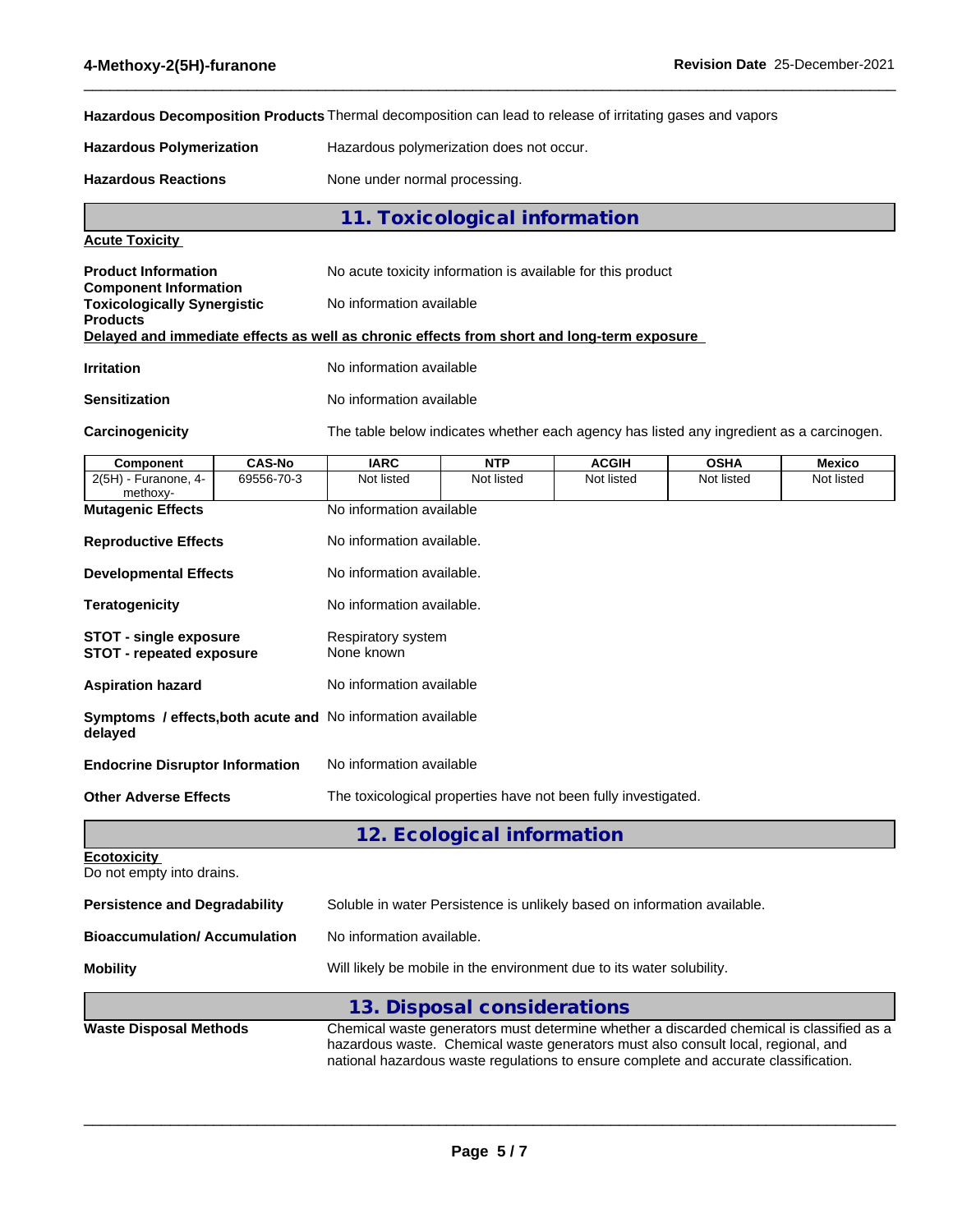|                    | 14. Transport information  |  |
|--------------------|----------------------------|--|
|                    | Not regulated              |  |
| DOT<br>TDG<br>IATA | Not regulated              |  |
|                    | Not regulated              |  |
| <b>IMDG/IMO</b>    | Not regulated              |  |
|                    | 15. Regulatory information |  |

 $\_$  ,  $\_$  ,  $\_$  ,  $\_$  ,  $\_$  ,  $\_$  ,  $\_$  ,  $\_$  ,  $\_$  ,  $\_$  ,  $\_$  ,  $\_$  ,  $\_$  ,  $\_$  ,  $\_$  ,  $\_$  ,  $\_$  ,  $\_$  ,  $\_$  ,  $\_$  ,  $\_$  ,  $\_$  ,  $\_$  ,  $\_$  ,  $\_$  ,  $\_$  ,  $\_$  ,  $\_$  ,  $\_$  ,  $\_$  ,  $\_$  ,  $\_$  ,  $\_$  ,  $\_$  ,  $\_$  ,  $\_$  ,  $\_$  ,

### **International Inventories**

| Component                     | CAS-No     | DSL   | <b>NDSL</b> | <b>TSCA</b> | <b>EINECS</b><br><b>TSCA Inventory</b><br>notification -<br><b>Active-Inactive</b> |             | <b>ELINCS</b> | <b>NLP</b>   |
|-------------------------------|------------|-------|-------------|-------------|------------------------------------------------------------------------------------|-------------|---------------|--------------|
| 2(5H) - Furanone, 4- methoxy- | 69556-70-3 |       |             |             | $\overline{\phantom{0}}$                                                           |             |               |              |
|                               |            |       |             |             |                                                                                    |             |               |              |
| `omnonant                     | CAS-No     | 15050 | KECI        | <b>ENCS</b> | <b>ISHI</b><br><b>TCSI</b>                                                         | <b>AICS</b> | $NZI_0C$      | <b>DICCS</b> |

| Component                      | <b>CAS-No</b> | IFAAA<br>こしコし | I/T<br><b>AL</b><br>יש | <b>ENCS</b> | <b>ISHL</b> | TCSI | <b>AICS</b> | <b>NZIOL</b> | <b>PICCS</b> |
|--------------------------------|---------------|---------------|------------------------|-------------|-------------|------|-------------|--------------|--------------|
| 2(5H)<br>Furanone.<br>methoxy- | 69556-70-3    |               |                        |             |             |      |             |              |              |

#### **Legend:**

X - Listed '-' - Not Listed

**KECL** - NIER number or KE number (http://ncis.nier.go.kr/en/main.do)

**DSL/NDSL** - Canadian Domestic Substances List/Non-Domestic Substances List

**TSCA** - United States Toxic Substances Control Act Section 8(b) Inventory

**EINECS/ELINCS** - European Inventory of Existing Commercial Chemical Substances/EU List of Notified Chemical Substances

**IECSC** - Chinese Inventory of Existing Chemical Substances

**KECL** - Korean Existing and Evaluated Chemical Substances

**ENCS** - Japanese Existing and New Chemical Substances

**AICS** - Australian Inventory of Chemical Substances

**PICCS** - Philippines Inventory of Chemicals and Chemical Substances

### **Canada**

SDS in compliance with provisions of information as set out in Canadian Standard - Part 4, Schedule 1 and 2 of the Hazardous Products Regulations (HPR) and meets the requirements of the HPR (Paragraph 13(1)(a) of the Hazardous Products Act (HPA)).

### **Other International Regulations**

#### **Authorisation/Restrictions according to EU REACH**

### **Safety, health and environmental regulations/legislation specific for the substance or mixture**

| Component                       | <b>CAS-No</b> | <b>OECD HPV</b>                          | <b>Persistent Organic</b><br><b>Pollutant</b> | <b>Ozone Depletion</b><br><b>Potential</b> | <b>Restriction of</b><br><b>Hazardous</b><br>Substances (RoHS) |
|---------------------------------|---------------|------------------------------------------|-----------------------------------------------|--------------------------------------------|----------------------------------------------------------------|
| $2(5H)$ - Furanone, 4- methoxy- | 69556-70-3    | Not applicable                           | Not applicable                                | Not applicable                             | Not applicable                                                 |
|                                 |               |                                          |                                               |                                            |                                                                |
| Component                       | <b>CAS-No</b> | Seveso III Directive  <br>(2012/18/EC) - | <b>Seveso III Directive</b><br>(2012/18/EC) - | Rotterdam<br><b>Convention (PIC)</b>       | <b>Basel Convention</b><br>(Hazardous Waste)                   |
|                                 |               |                                          | Qualifying Quantities Qualifying Quantities   |                                            |                                                                |
|                                 |               | for Maior Accident                       | for Safety Report                             |                                            |                                                                |
|                                 |               | <b>Notification</b>                      | <b>Requirements</b>                           |                                            |                                                                |
| $2(5H)$ - Furanone, 4- methoxy- | 69556-70-3    | Not applicable                           | Not applicable                                | Not applicable                             | Not applicable                                                 |

### **16. Other information**

**Prepared By** Regulatory Affairs Thermo Fisher Scientific

Email: EMSDS.RA@thermofisher.com